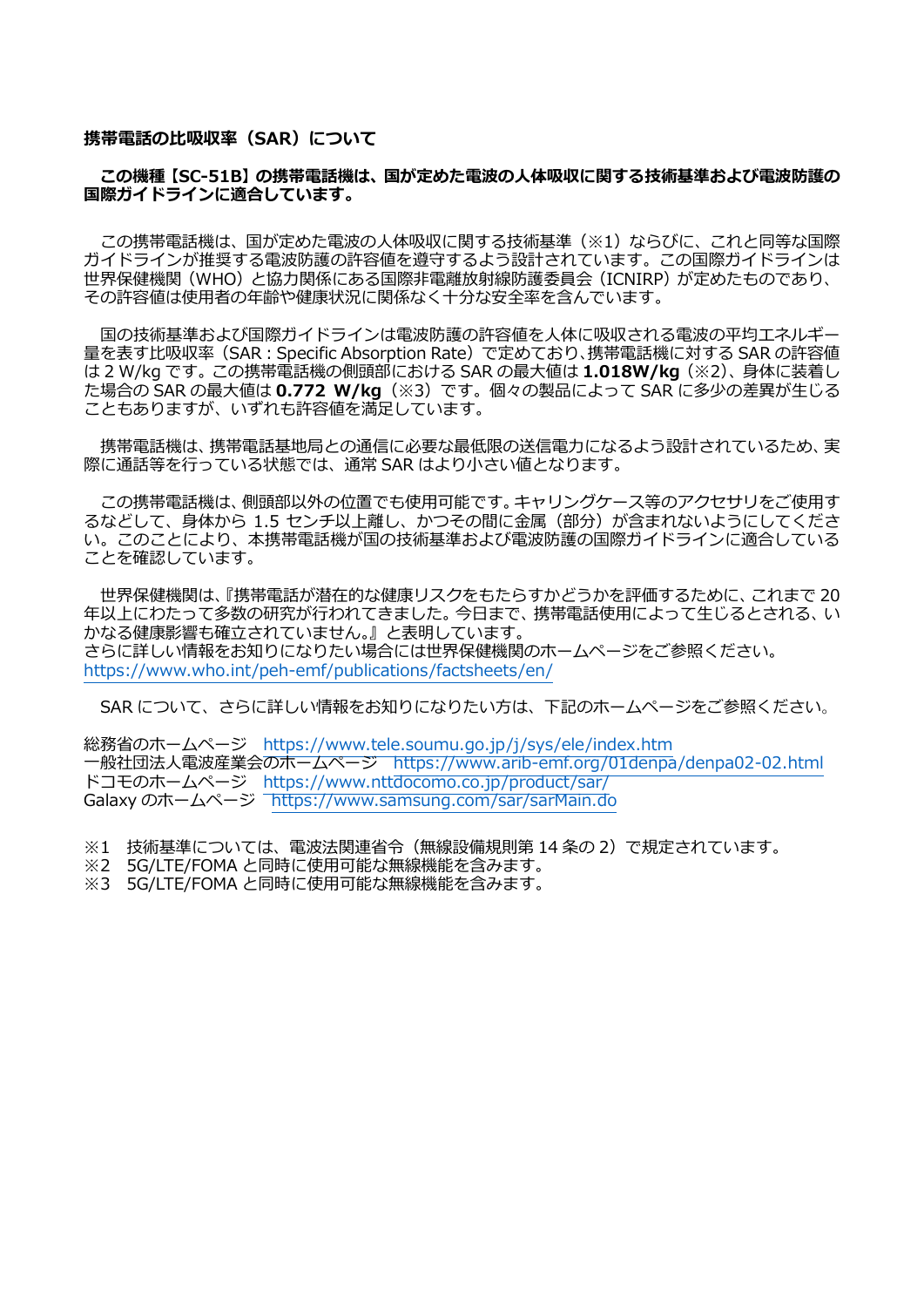# **Specific Absorption Rate (SAR) Information of Mobile Phones**

**This model [SC-51B] mobile phone complies with the Japanese technical regulations and the international guidelines regarding human exposure to radio waves.**

This mobile phone was designed in observance of the Japanese technical regulations regarding exposure to radio waves (\*1) and the limits of exposure recommended in the international guidelines, which are equivalent to each other. The international guidelines were set out by the International Commission on Non-Ionizing Radiation Protection (ICNIRP), which is in collaboration with the World Health Organization (WHO), and the permissible limits include substantial safety margins designed to assure the safety of all persons, regardless of age and health conditions.

The technical regulations and the international guidelines set out the limits of exposure to radio waves as the Specific Absorption Rate, or SAR, which is the value of absorbed energy in any 10 grams of human tissue over a 6-minute period. The SAR limit for mobile phones is 2.0 W/kg. The highest SAR value for this mobile phone when tested for use near the head is **1.018 W/kg** (\*2), and that when worn on the body is **0.772 W/kg** (\*3). There may be slight differences of the SAR values in individual product, but they all satisfy the limit.

The actual value of SAR of this mobile phone while operating can be well below the indicated above. This is due to automatic changes in the power level of the device to ensure it only uses the minimum power required to access the network.

This mobile phone can be used in positions other than against your head. By using accessories such as a belt clip holster that maintains a 1.5cm separation with no metal (parts) between it and the body, this mobile phone is certified the compliance with the Japanese technical regulations and the international guidelines.

The World Health Organization has stated that "a large number of studies have been performed over the last two decades to assess whether mobile phones pose a potential health risk. To date, no adverse health effects have been established as being caused by mobile phone use."

Please refer to the WHO website if you would like more detailed information.

<https://www.who.int/peh-emf/publications/factsheets/en/>

Please refer to the websites listed below if you would like more detailed information regarding SAR.

Ministry of Internal Affairs and Communications Website:<https://www.tele.soumu.go.jp/e/sys/ele/index.htm>

Association of Radio Industries and Businesses Website: [https://www.arib-emf.org/01denpa/denpa02-](https://www.arib-emf.org/01denpa/denpa02-02.html) [02.html](https://www.arib-emf.org/01denpa/denpa02-02.html) (in Japanese only)

NTT DOCOMO, INC. Website:<https://www.nttdocomo.co.jp/english/product/sar/>

Galaxy Website:<https://www.samsung.com/sar/sarMain.do>

\*1 The technical regulations are provided in Article 14-2 of Radio Equipment Regulations, a Ministerial Ordinance of the Radio Act.

\*2 Including other radio systems that can be simultaneously used with 5G/LTE/ FOMA.

\*3 Including other radio systems that can be simultaneously used with 5G/LTE/ FOMA.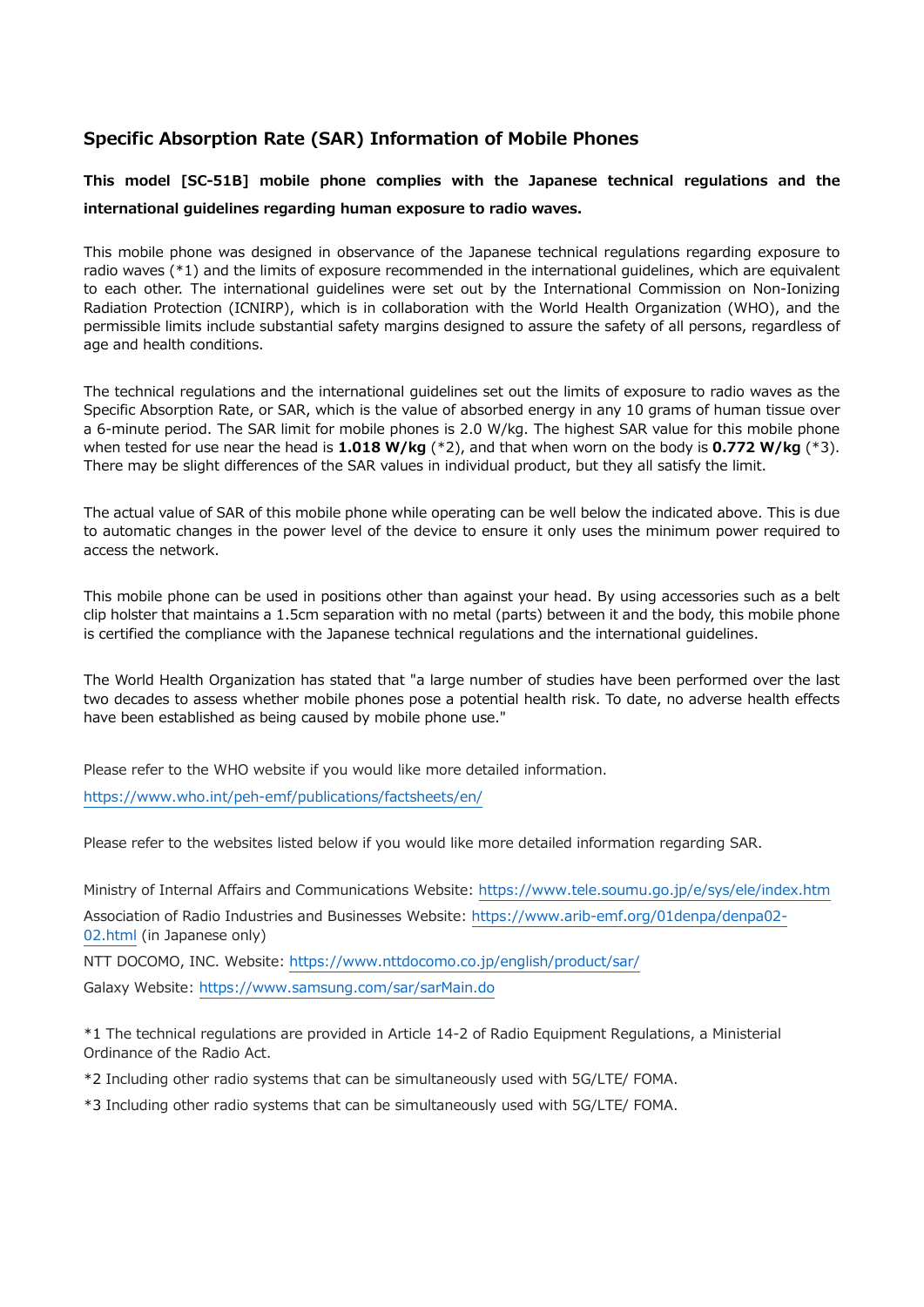## **FCC RF Exposure Information**

Your mobile device is a radio transmitter and receiver. It is designed not to exceed the limits for exposure to radio waves (radio frequency electromagnetic fields) adopted by the Federal Communications Commission (FCC).

These limits include a substantial safety margin designed to assure the safety of all persons, regardless of age and health.

The radio wave exposure guidelines use a unit of measurement known as the Specific Absorption Rate, or SAR. The SAR limit for mobile devices is 1.6 W/kg.

Tests for SAR are conducted using standard operating positions with the device transmitting at its highest certified power level in all tested frequency bands. The highest SAR values under the FCC guidelines for this device model are:

#### Head : **1.044 W/Kg**

Body-worn accessory : **0.798 W/Kg**

During use, the actual SAR values for this device are usually well below the values stated above.

This is because, for purposes of system efficiency and to minimize interference on the network, the operating power of your mobile device is automatically decreased when full power is not needed for the call.

The lower the power output of the device, the lower its SAR value.

Body-worn SAR testing has been carried out at a separation distance of 1.5 cm. To meet RF exposure guidelines during body-worn operation, the device should be positioned at least this distance away from the body.

Organizations such as the World Health Organization and the US Food and Drug Administration have suggested that if people are concerned and want to reduce their exposure, they could use a hands-free accessory to keep the wireless device away from the head and body during use, or reduce the amount of time spent using the device.

Note:

The maximum SAR value listed above is the value recorded for the latest version of this handset.

Earlier versions may have different measured SAR values, which are detailed in the User Manuals that

accompany those handsets.

### **Body-worn operation**

For body worn operation, this phone has been tested and meets the FCC RF exposure guidelines. Please use an accessory designated for this product or an accessory which contains no metal and which positions the handset a minimum of 1.5 cm from the body.

The use of accessories that do not satisfy these requirements may not comply with FCC RF exposure requirements, and should be avoided.

The FCC has granted an Equipment Authorization for this model handset with all reported SAR levels evaluated as in compliance with the FCC RF emission guidelines. SAR information on this model handset is on file with the FCC and can be found under the Display Grant section of <https://www.fcc.gov/oet/ea/fccid> after searching on FCC ID **A3LSMG991JPN**. Additional information on Specific Absorption Rates (SAR) can be found on the Cellular Telecommunications & Internet Association (CTIA) Website at [https://www.ctia.org/.](https://www.ctia.org/)

### **3. About SAR of SC-51B for EU RF exposure requirements**